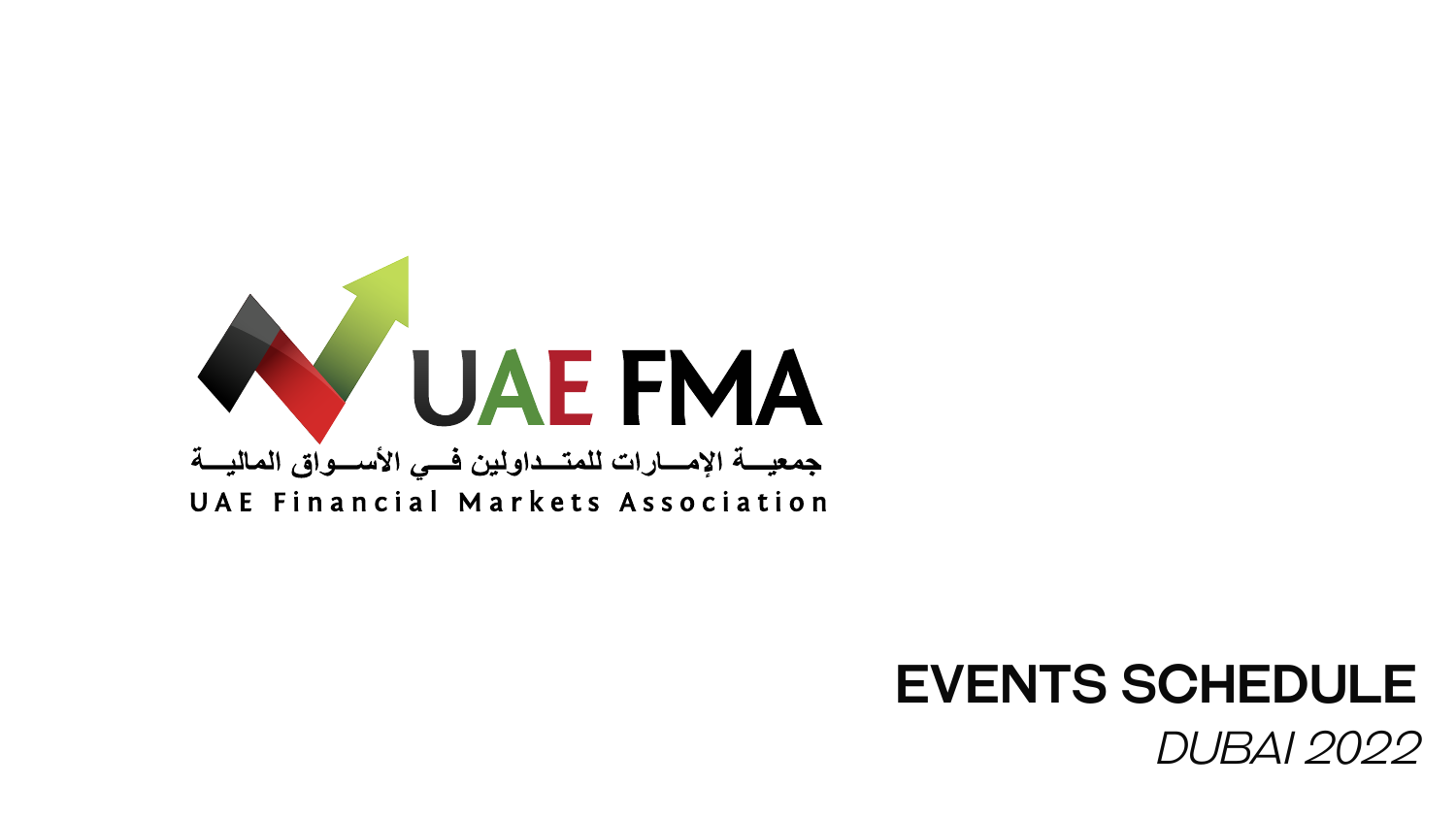# **MEMBER BENEFITS**

## **UAE FMA MEMBER BENIFITS**

- THE ENTERTAINER APP ACCESS WITH UNLIMITED OFFERS
- MENTORING SERVICES
- LEADERSHIP PROGRAMS  $\bigcirc$
- RESEARCH SERVICES  $\odot$
- RECRUITMENT SERVICES  $\odot$
- PROFESSIONAL TRAININGS  $\bigcirc$
- PROFESSIONAL SERVICES FOR CV WRITING  $\odot$
- SPECIAL RATES (FLIGHT TICKETS / TOURS / HOTELS)



ш

# **MEMBER BENEFITS** $\overline{\blacksquare}$  $\mathbf{H}$ **OO**  $\overline{\mathbf{H}}$  $\boxed{\text{m}}$

Beside these highlighted activities UAEFMA will organize other refreshing in-house management and Treasury Basic and advanced trainings, events, Job vacancies and courses for all members.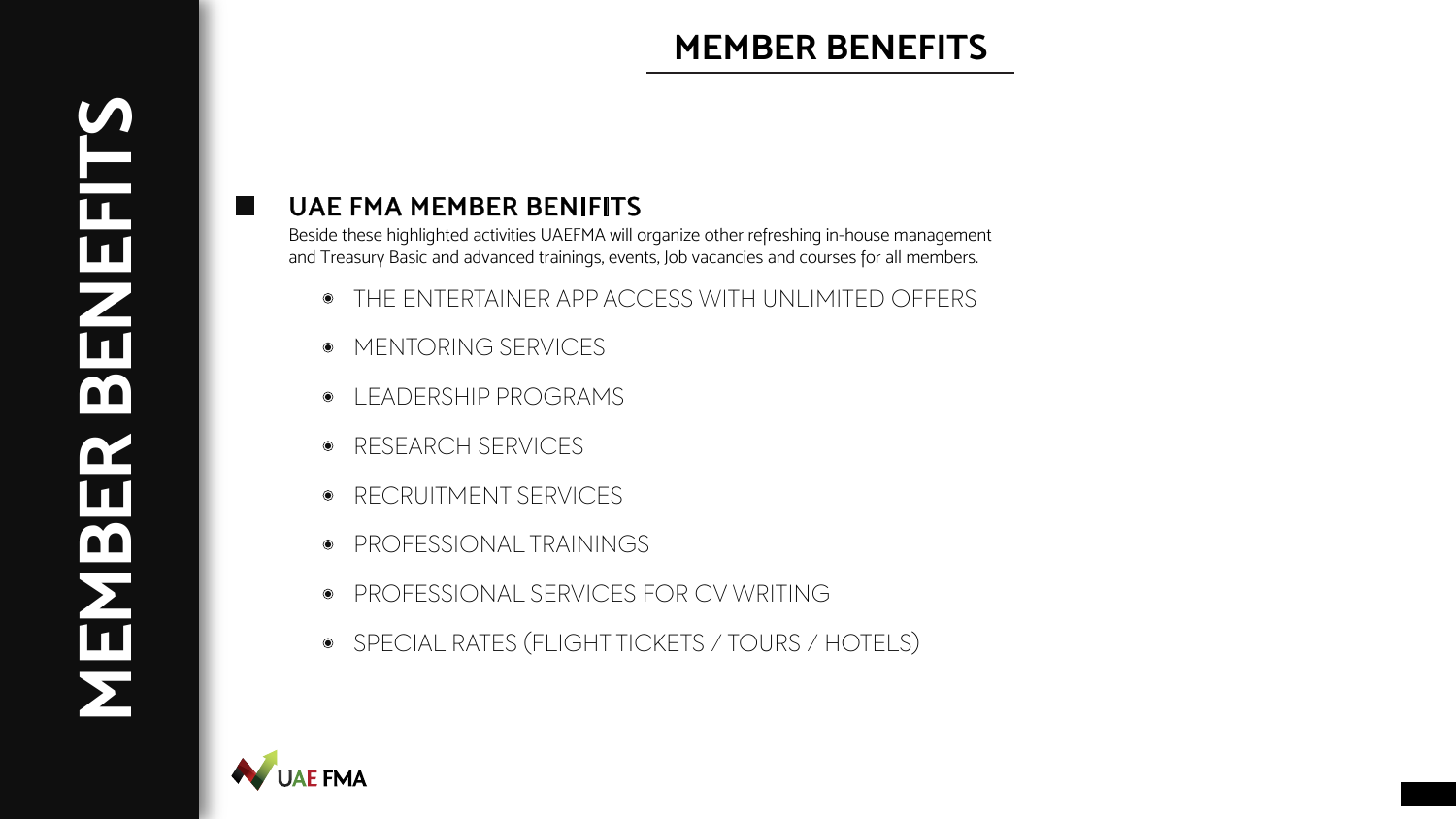**JANUARY CONTROL** 

### H ш

# **EVENTS SCHEDULE**

### **DISCOUNTED RATES FOR UAEFMA MEMBERS COURSES**

VISION BOARD MANIFESTING WORKSHOP FREE FOR MEMBERS (ONLINE) TECHNICAL ANALYSIS SEMINAR BEGINNER/ INTERMEDIATE /ADVANCED

- FX OPTION EQUITY OPTIONS TRAINING (IN HOUSE)
- TREASURY PRODUCTS AND PRACTICES (LIVE ONLINE)
- STRATEGIC ASSET & LIABILITY (ALM) MANAGEMENT (LIVE ONLINE)

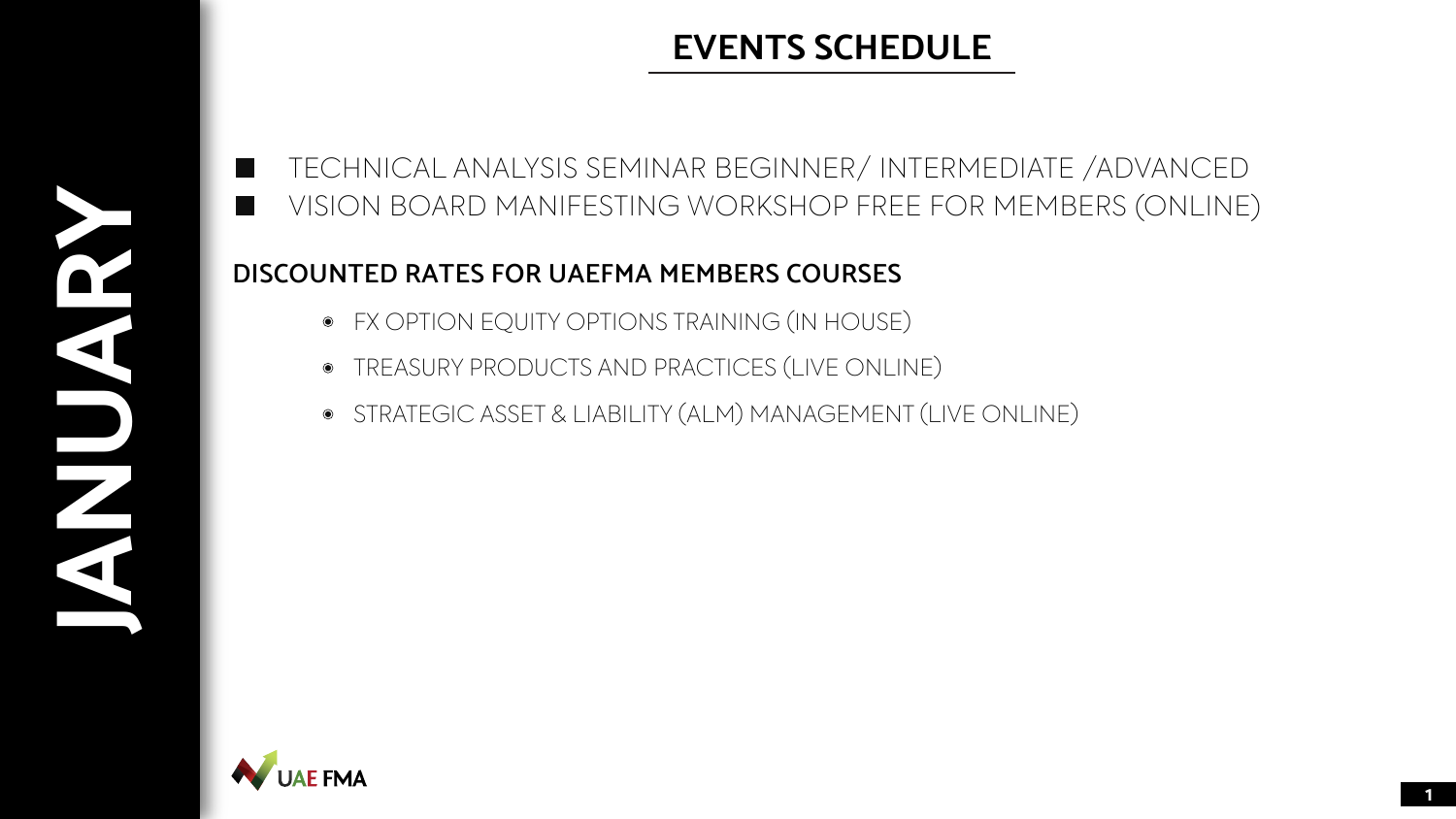

#### II. SOCIAL EVENT FREE FOR MEMBERS

### **DISCOUNTED RATES FOR UAEFMA MEMBERS COURSES**

- $\circ$  ONLINE PROFESSIONAL TECHNICAL ANALYSIS SEMINAR
- FOREIGN EXCHANGE BOURSE GAME (LIVE ONLINE)
- FUNDS TRANSFER PRICING (LIVE ONLINE )
- PROFITABILITY AND RISK MANAGEMENT IN SME LENDING (LIVE ONLINE)



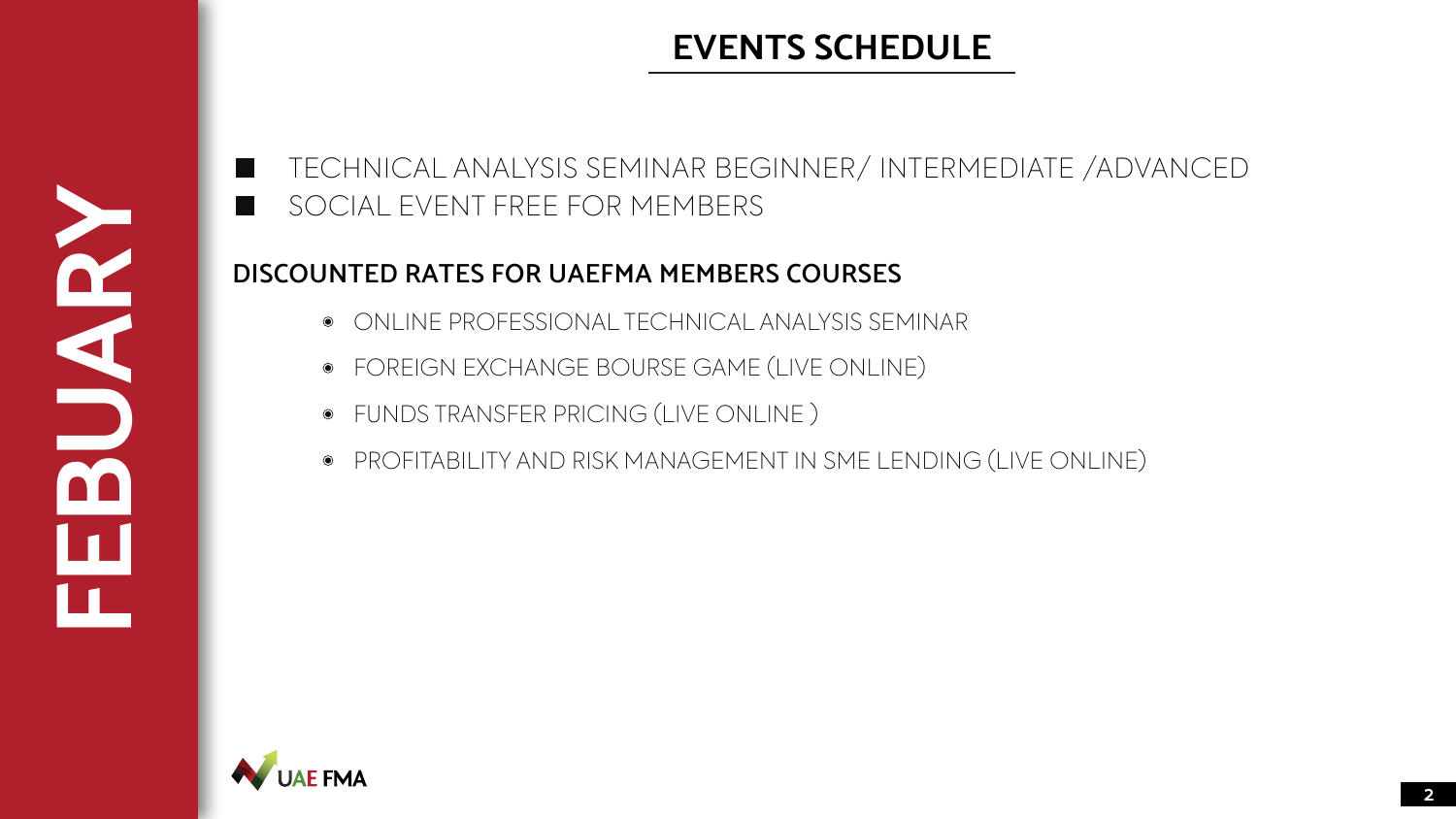**MARCH** 

#### REFINITIV WEBINAR FREE II. TREASURER'S EVENT (GOLF & DINNER) FREE FOR MEMBERS m. **Tale** ICMA CONFERENCE IN DUBAI FREE FOR MEMBERS H. **The Co**

IX CBONDS EMERGING MARKETS BOND & SUKUK CONFERENCE FREE FOR MEMBERS TECHNICAL ANALYSIS SEMINAR BEGINNER/ INTERMEDIATE /ADVANCED

### **DISCOUNTED RATES FOR UAEFMA MEMBERS COURSES**

- EMEA TRADING CONFERENCE (50 % OFF FOR MEMBERS)
- LIVE TRADING & DEALING-FX, EQUITY AND COMMODITIES ( LIVE ONLINE)
- CERTIFIED PORTFOLIO MANAGER (CPM ( LIVE ONLINE)
- COUNTERPARTY CREDIT RISK IN DERIVATIVES (LIVE ONLINE)
- FUNDAMENTALS OF FIXED INCOME (LIVE ONLINE )
- YIELD CURVE ANALYSIS- INTERMEDIATE LEVEL ( LIVE ONLINE)
- RISK MANAGEMENT IN TRADE FINANCE ( LIVE ONLINE )
- ACI DIPLOMA CERTIFICATE TRAINING

**CONFERENCE (FREE FOR MEMEBERS)**<br>UAE FMA

# **EVENTS SCHEDULE**

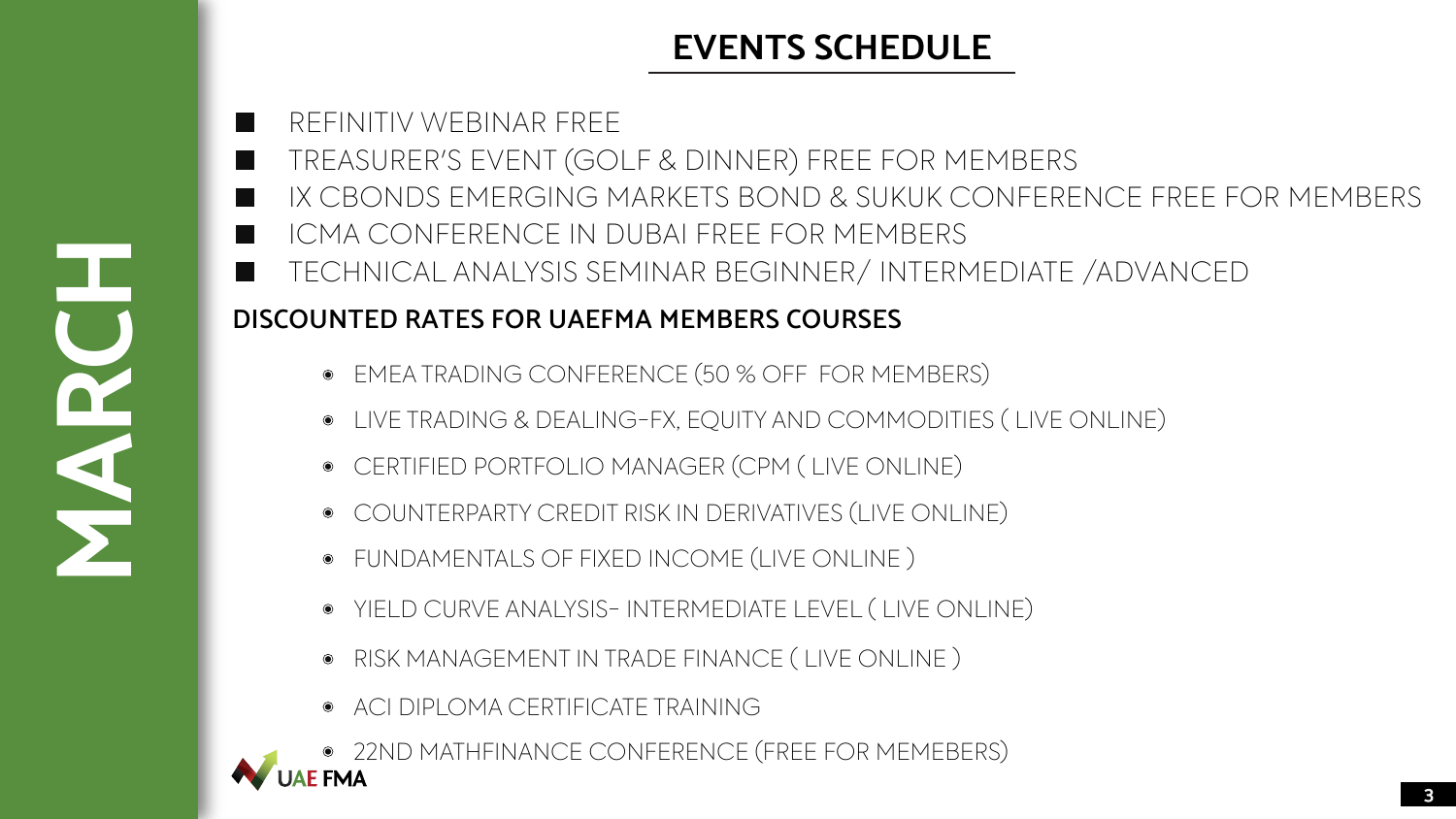**APRILLE DESCRIPTION** 

# **EVENTS SCHEDULE**

### **DISCOUNTED RATES FOR UAEFMA MEMBERS COURSES**

#### TECHNICAL ANALYSIS SEMINAR BEGINNER/ INTERMEDIATE /ADVANCEDH FAMILY EVENT RAMDAN IFTAR FREE FOR MEMBERS H

- ADVANCED FX & MONEY MARKETS ( LIVE ONLINE)
- ADVANCED CASH FLOW ANALYSIS ( LIVE ONLINE )
- FUNDAMENTALS OF RISK MANAGEMENT ( LIVE ONLINE )
- TREASURY RISK MANAGEMENT (LIVE ONLINE )
- ANALYSIS AND INTERPRETATION OF BANK FINANCIAL STATEMENTS AND  $\bullet$ RATING OF BANKS (LIVE ONLINE )
- FUNDAMENTALS OF FINANCIAL STATEMENT ANALYSIS ( IN HOUSE )



**4**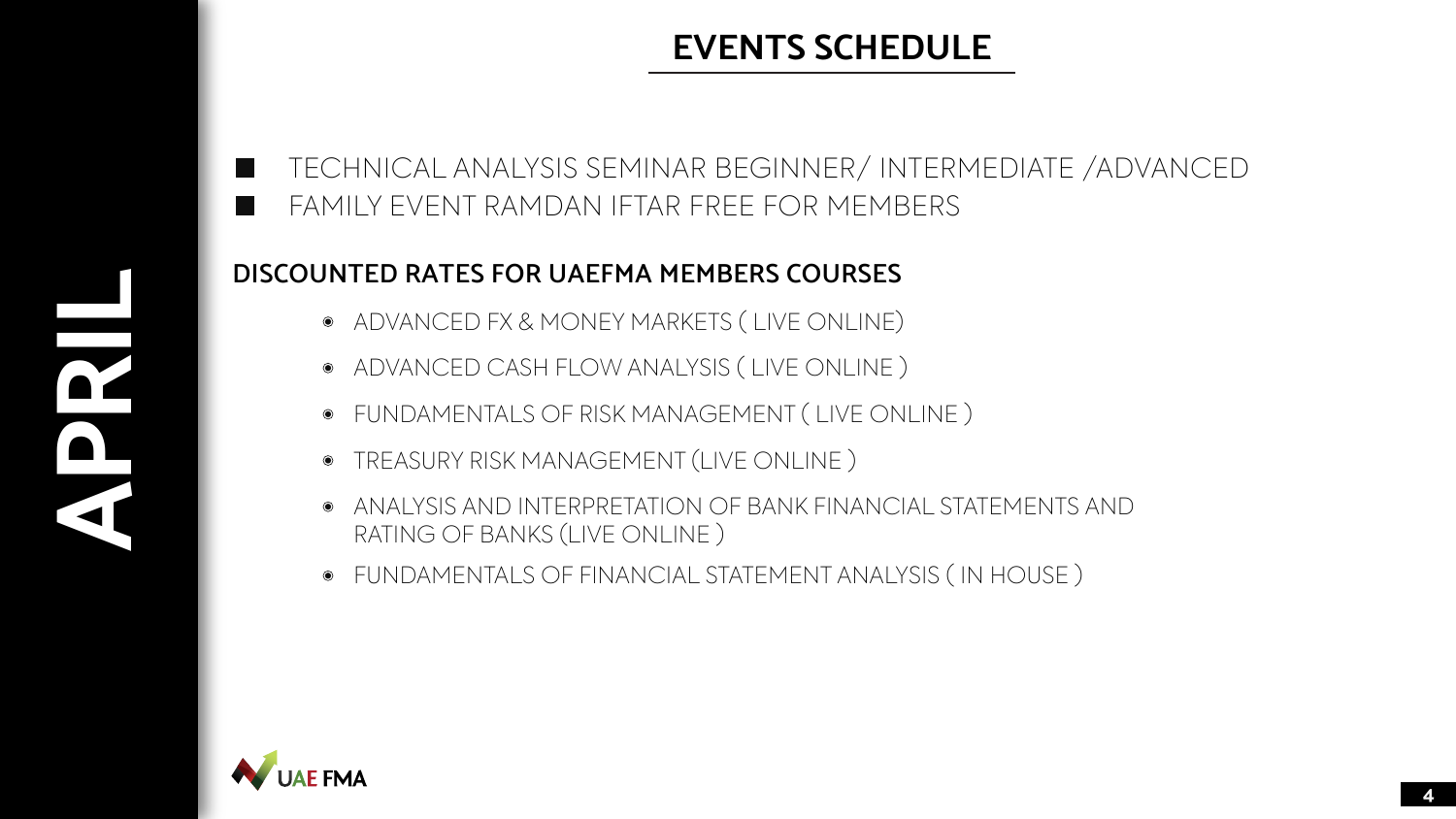#### m. ENTERTAINMENT FREE FOR MEMBERS II.

# **EVENTS SCHEDULE**

### **DISCOUNTED RATES FOR UAEFMA MEMBERS COURSES**

- FIXED INCOME INSTRUMENTS AND MARKETS (LIVE ONLINE )
- IFRS 9 FOR BANKS AND OTHER FINANCIAL INSTITUTIONS ( LIVE ONLINE )
- BOND MATH- FUNDAMENTALS ( LIVE ONLINE )
- ISLAMIC TREASURY AND RISK MANAGEMENT PRODUCTS ( LIVE ONLINE )
- OPERATIONAL RISK MANAGEMENT WORKSHOP ( LIVE ONLINE )
- MINI MBA ISLAMIC FINANCE ( LIVE ONLINE )
- CERTIFIED ISLAMIC TREASURY MANAGER (CITM) ( LIVE ONLINE)
- FINANCIAL MODELING USING EXCEL (LIVE ONLINE )
- BANK TREASURY TODAY STRATEGIC CHALLENGES, OPPORTUNITIES AND TRENDS (INTERMEDIATE/ADVANCED) ( LIVE ONLINE)



**MAY** 

**5**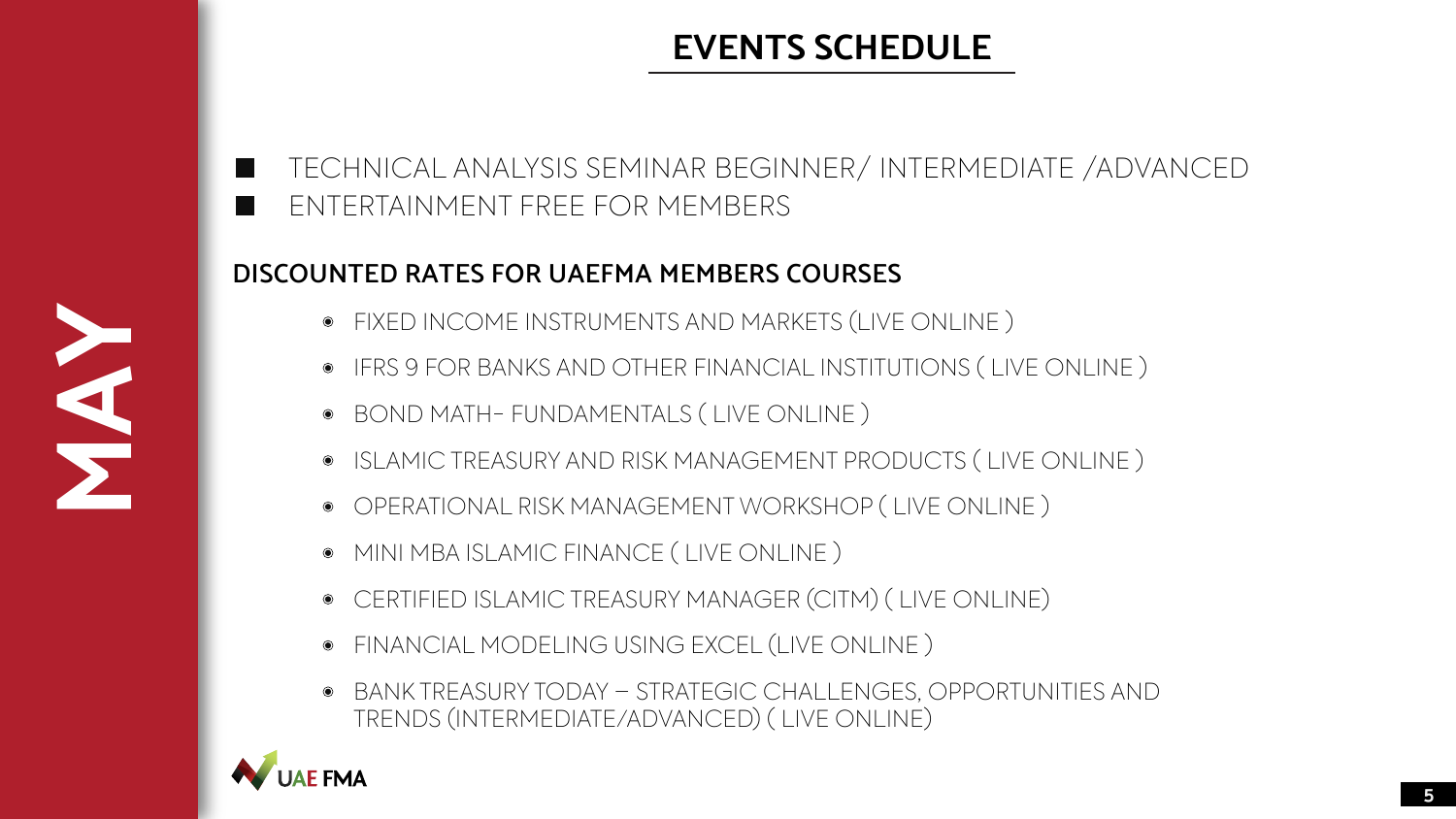**JUNE**

#### m. SOCIAL EVENT FREE FOR MEMBERS m.

### **DISCOUNTED RATES FOR UAEFMA MEMBERS COURSES**

- FOREIGN EXCHANGE BOURSE GAME (IN HOUSE)
- PORTFOLIO MANAGEMENT ( LIVE ONLINE)
- FINANCIAL DERIVATIVES (LIVE ONLINE )
- BUSINESS ANALYTICS ( LIVE ONLINE)
- CERTIFIED FINANCIAL MODELING EXPERT- MASTER PROGRAM (LIVE ONLINE)
- ANALYSIS AND INTERPRETATION OF BANK FINANCIAL STATEMENTS AND  $\bigcirc$ RATING OF BANKS (LIVE ONLINE )
- FINANCE FOR NON-FINANCE ( IN HOUSE )
- FINALISING BASEL REFORMS BASEL IV (3 DAYS INTERMEDIATE/ADVANCED) (LIVE ONLINE)



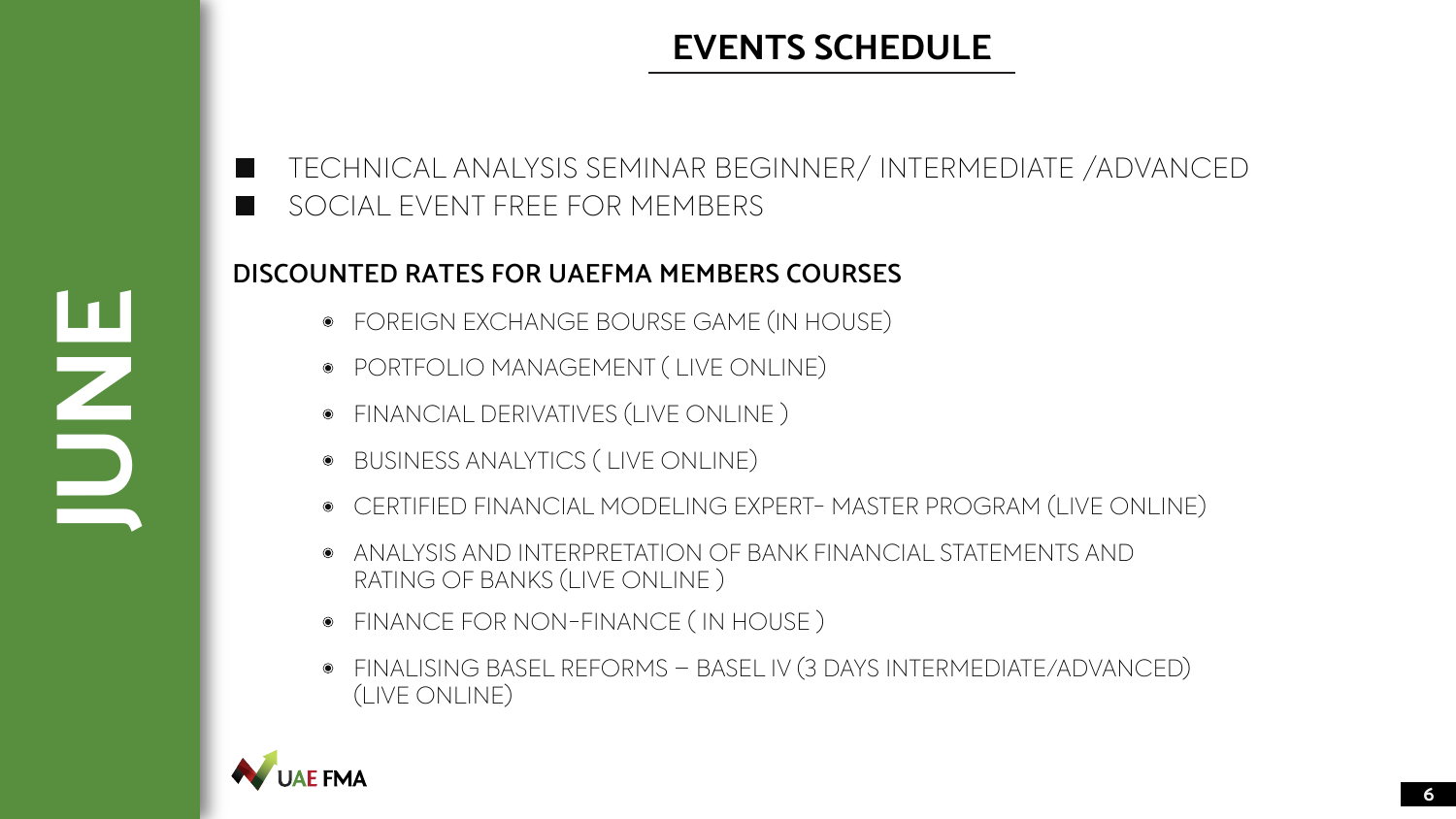#### **DISCOUNTED RATES FOR UAEFMA MEMBERS COURSES**

#### TECHNICAL ANALYSIS SEMINAR BEGINNER/ INTERMEDIATE /ADVANCEDH.

- CERTIFIED TREASURY MANAGER (CTM) PRACTICAL & TRANSFORMATIVE (IN HOUSE)
- FUNDAMENTALS OF RISK MANAGEMENT ( LIVE ONLINE )
- FINANCIAL RISK WORKSHOP ( LIVE ONLINE )
- TREASURY RISK MANAGEMENT ( LIVE ONLINE )
- FUNDAMENTALS OF FINANCIAL ANALYSIS ( LIVE ONLINE )



**JULY 1999** 

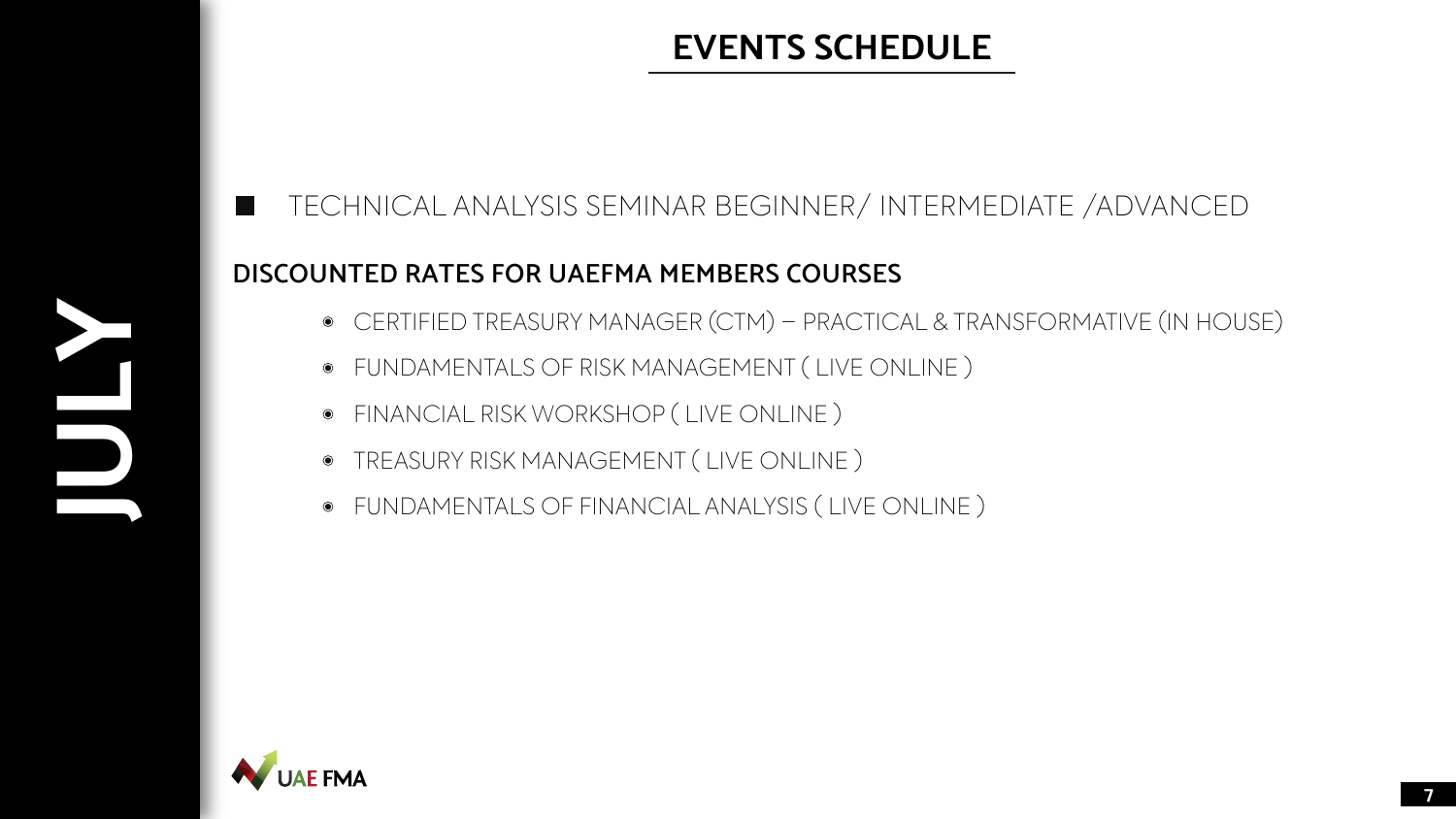**AUGUST** 

# **EVENTS SCHEDULE**

### **DISCOUNTED RATES FOR UAEFMA MEMBERS COURSES**

- RISK MANAGEMENT IN TRADE FINANCE ( IN HOUSE )
- RISK BASED INTERNAL- AUDITING (IN HOUSE )
- CORPORATE GOVERNANCE- ACTION PLANNING WORKSHOP (IN HOUSE)



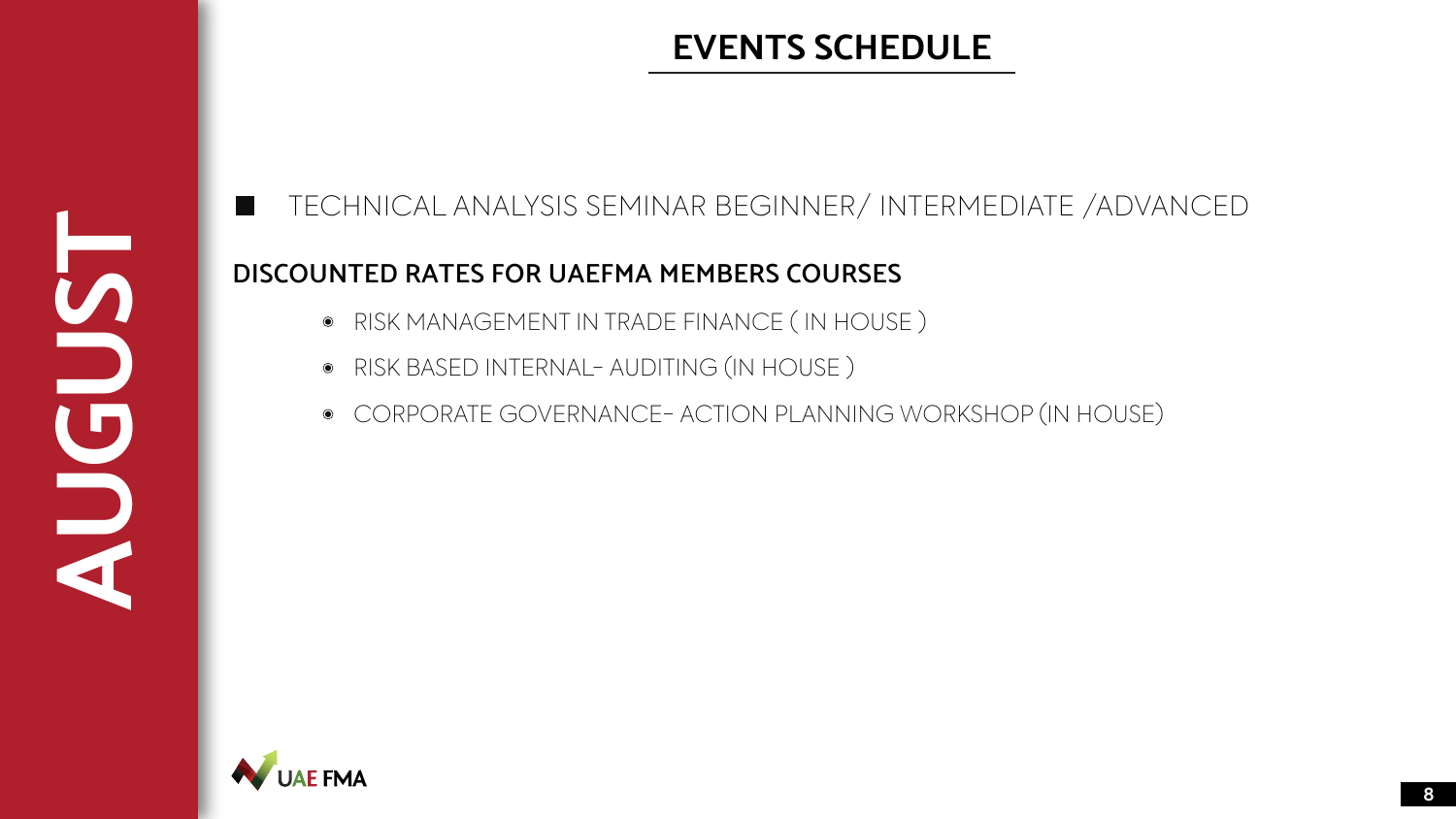.

# **EVENTS SCHEDULE**

### **DISCOUNTED RATES FOR UAEFMA MEMBERS COURSES**

- ANTI- MONEY LAUNDERING AND COMPLIANCE (AML-C) ( IN HOUSE )
- FINANCIAL MODELING USING EXCEL (IN HOUSE)
- CERTIFIED FINANCIAL MODELING EXPERT- MASTER PROGRAM (IN HOUSE )
- FINANCIAL MATHEMATICS (IN HOUSE )
- FUNDAMENTALS OF FINANCIAL ANALYSIS (IN HOUSE )
- BASICS OF FINANCIAL ACCOUNTING (IN HOUSE)
- FINANCIAL MODELING FOR MERGERS AND ACQUISITIONS (IN HOUSE )  $\bullet$
- FUNDAMENTALS OF PROJECT FINANCE ( IN HOUSE )
- ANALYSIS AND INTERPRETATION OF BANK FINANCIAL STATEMENTS AND RATING OF BANKS (IN HOUSE )



**SEPTEMBER** 

 $\blacksquare$ 

m

**9**

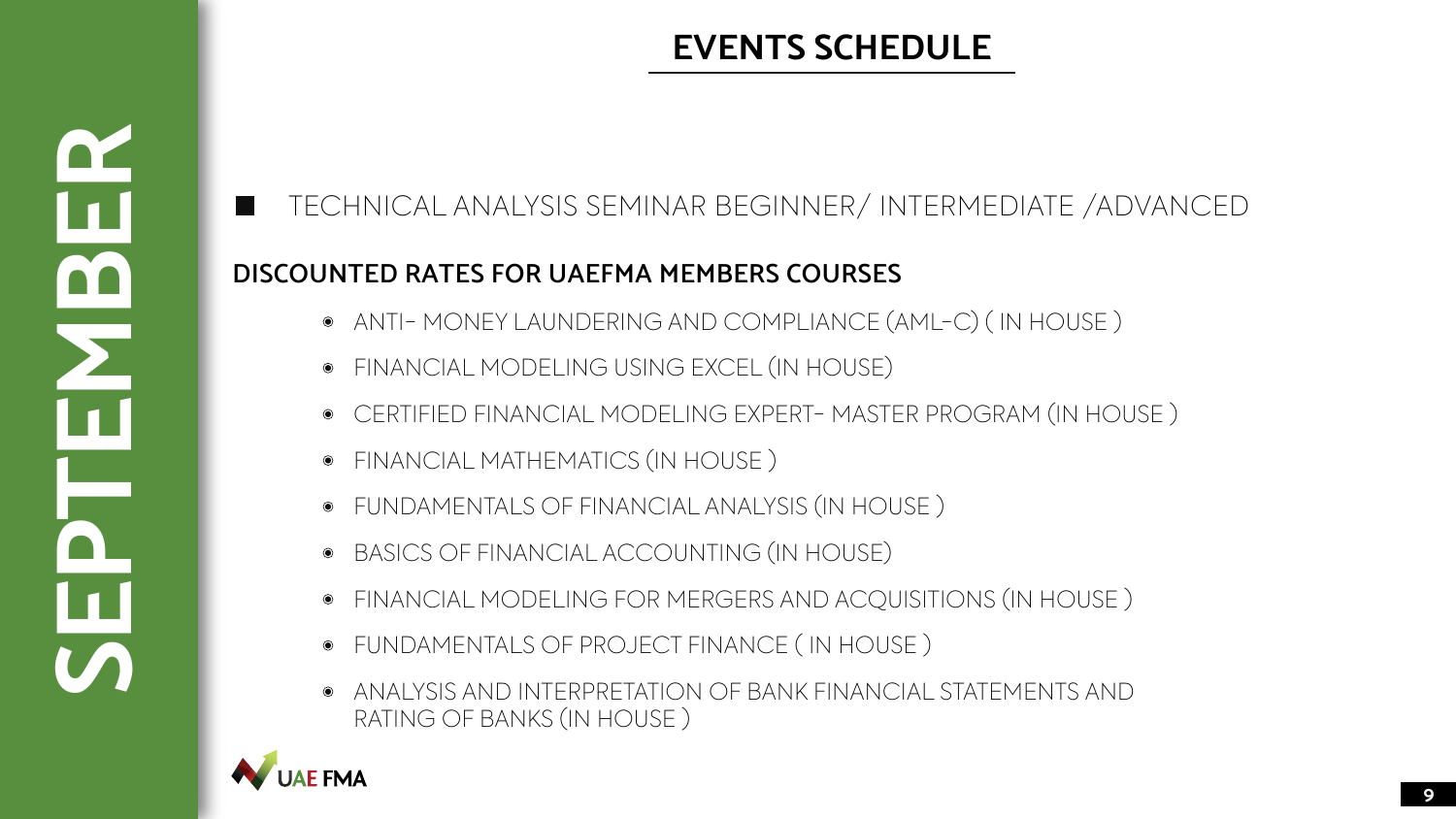**OCTOBER** 

## BUSINESS BREAKFAST FREE FOR MEMBERS **The Second Second**

# **EVENTS SCHEDULE**

### **DISCOUNTED RATES FOR UAEFMA MEMBERS COURSES**

- FINANCIAL RISK WORKSHOP ( IN HOUSE )
- MINI MBA ISLAMIC FINANCE ( IN HOUSE )
- ISLAMIC FINANCIAL RISK MANAGEMENT ( IN HOUSE )
- FUNDAMENTALS OF ISLAMIC BANKING AND FINANCE- FIBF (IN HOUSE )
- SUKUK AND ISLAMIC CAPITAL MARKETS (IN HOUSE )
- ISLAMIC CAPITAL MARKETS, A REGULATORY PERSPECTIVE (IN HOUSE )
- CERTIFIED ISLAMIC TREASURY MANAGER (CITM) ( IN HOUSE )
- ANTI-MONEY LAUNDERING AND COUNTERING TERRORIST FINANCING ( IN HOUSE )



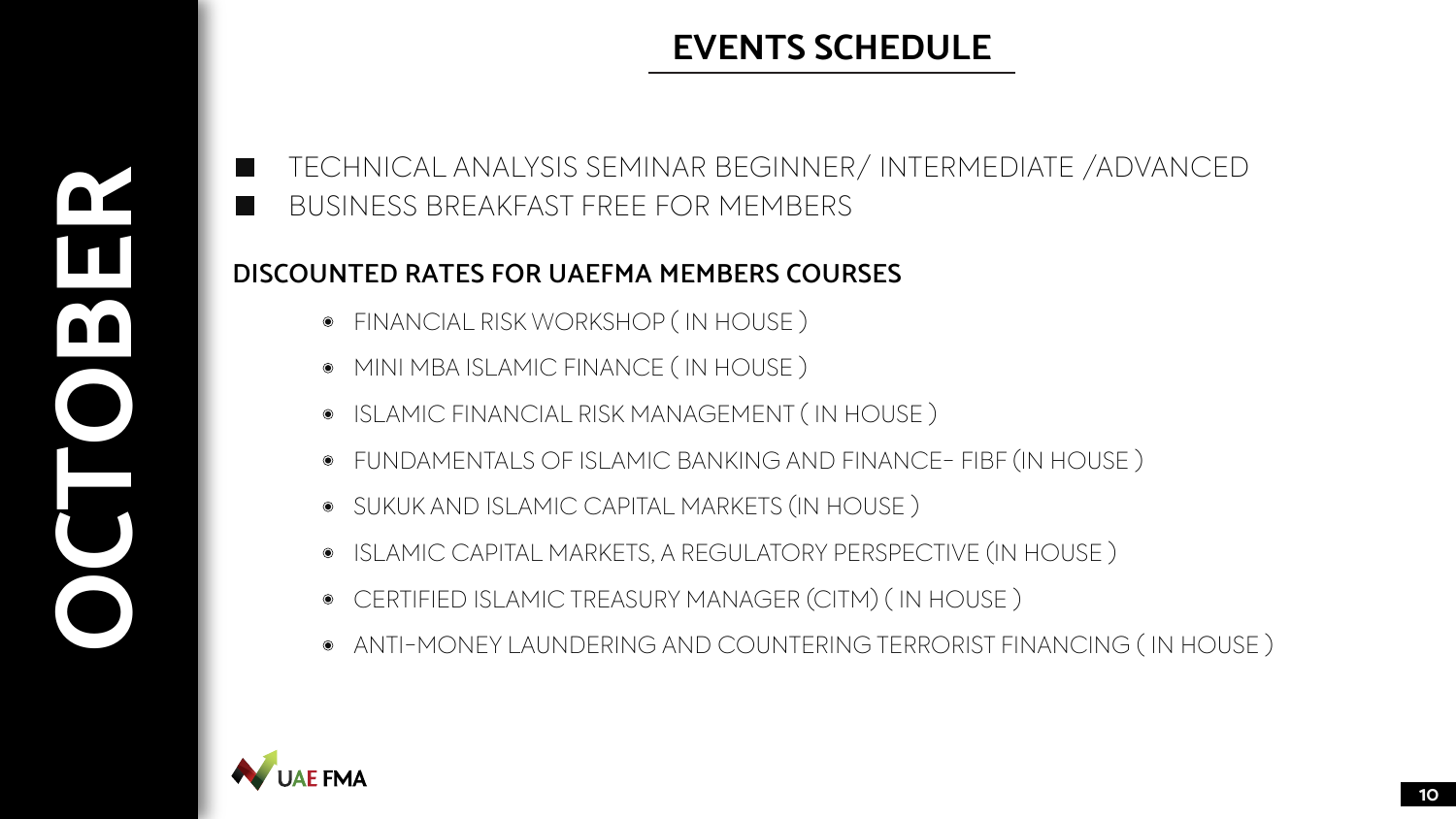### **DISCOUNTED RATES FOR UAEFMA MEMBERS COURSES**



#### TECHNICAL ANALYSIS SEMINAR BEGINNER/ INTERMEDIATE /ADVANCEDa a s

- FUNDAMENTALS OF RISK MANAGEMENT ( IN HOUSE )
- ISLAMIC TREASURY AND RISK MANAGEMENT PRODUCTS ( IN HOUSE )
- OPERATIONAL RISK MANAGEMENT WORKSHOP ( IN HOUSE)
- TREASURY RISK MANAGEMENT ( IN HOUSE)
- ISLAMIC TREASURY OPERATIONS AND PRODUCTS ( IN HOUSE )
- ADVANCED CREDIT SKILLS (IN HOUSE )



**NOVEMBER** 

m

**11**